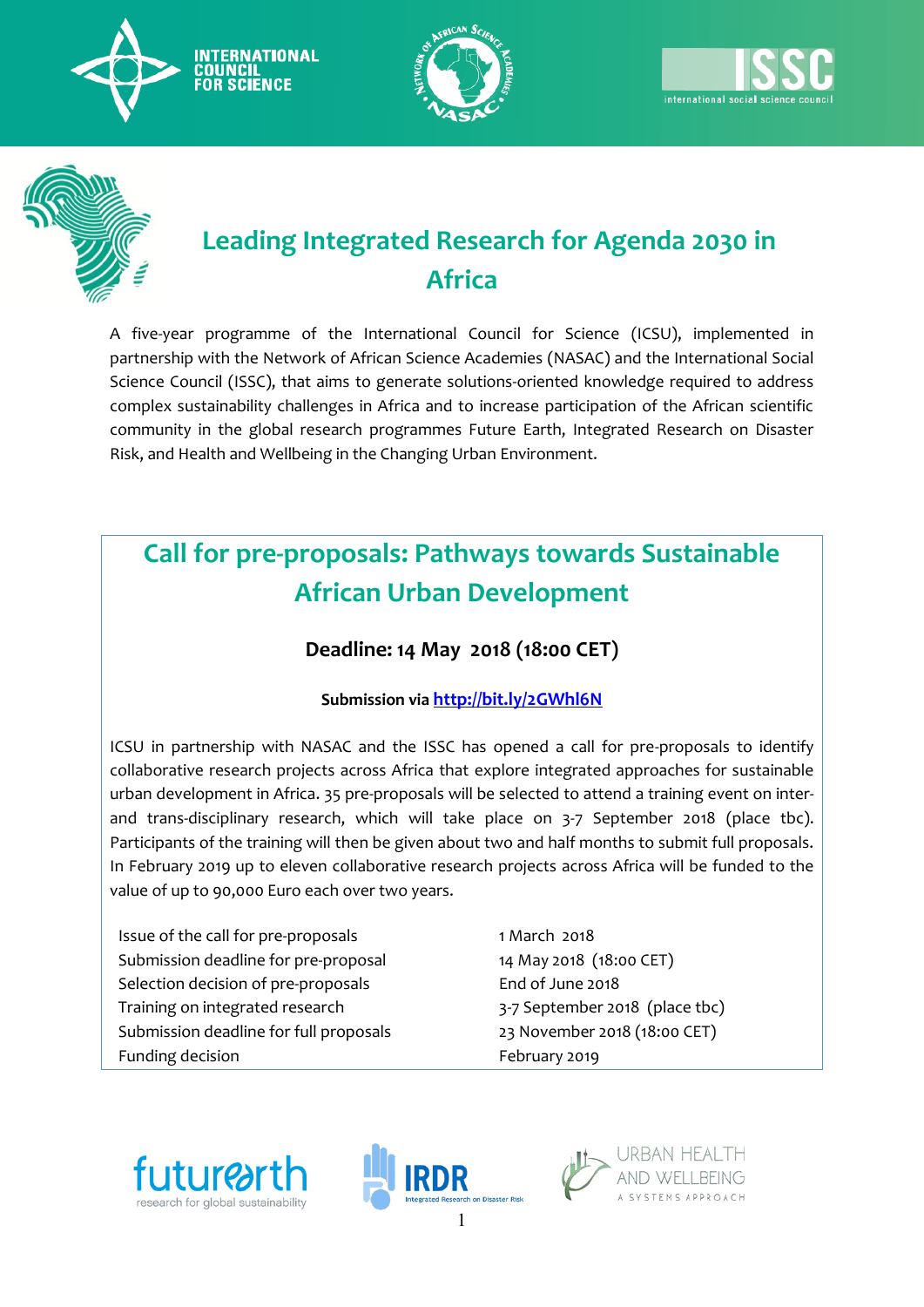### **THEMATIC FOCUS OF THE CALL FOR PRE-PROPOSALS: PATHWAYS TOWARDS SUSTAINABLE AFRICA URBAN DEVELOPMENT**

**We are inviting African early career scientists to submit research proposals that apply a systems approach to analyzing urban processes in Africa. These projects are expected to examine the inherent complexity of cities, to explore the interconnections, trade-offs and synergies between different dimensions of urban systems, e.g. governance, human and social capital, environment, economic systems and infrastructure.** 

African cities present some of the region's greatest development challenges, but also offer tremendous opportunities for advancing sustainable development - on the continent and for the globe.

At COP 21, a strong case was made that cities are uniquely equipped to address climate change; and the New Urban Agenda. The Sustainable Development Goals (SDGs) emphasize the need to create inclusive cities and localize development agendas for enhanced implementation outcomes. As cites simultaneously accelerate economic, social and environmental development they are therefore seen as priority sites and key pathways of 2030 sustainable development agenda.

While in large parts of the world the bulk of urbanisation has already taken place and is embodied in city forms and existing infrastructures, cities in Africa currently have an unprecedented opportunity to shape their urban futures in a more inclusive, sustainable and resilient manner. The decisions taken by governments at national, sub-national and city levels now will have consequences for the functioning, liveability and environmental sustainability of their cities for decades to come. The next decades offer an opportunity to address urban poverty and inequality and shape development priorities to ensure that urbanisation helps foster well-functioning, liveable and sustainable cities.

Making a meaningful contribution to the sustainable development vision requires inclusive, placebased and holistic policies. To create governance mechanisms and the multi-scalar institutions that will help to move African towards a green economy and more sustainable development trajectory demands understanding how the urban system and its decision making function. Furthermore, knowledge of how neighbourhood and city regional dynamics and processes connect to a larger world (national, transnational or global) is fundamental.

The urban form and built environments shapes how cities function, so making sure that hard infrastructure and the layout of African cities becomes more productive, efficient and resilient is as important as promoting institutional or governance change. Urban infrastructure systems are interconnected, complex and encompass adaptive components that exchange material, information and energy among themselves and to and from the environment. Therefore, urban infrastructure systems need to be designed, built and managed to work as an interconnected entity rather than designing and optimising individual infrastructure components. Analysing the interaction of the parts of the urban system provides a better understanding about their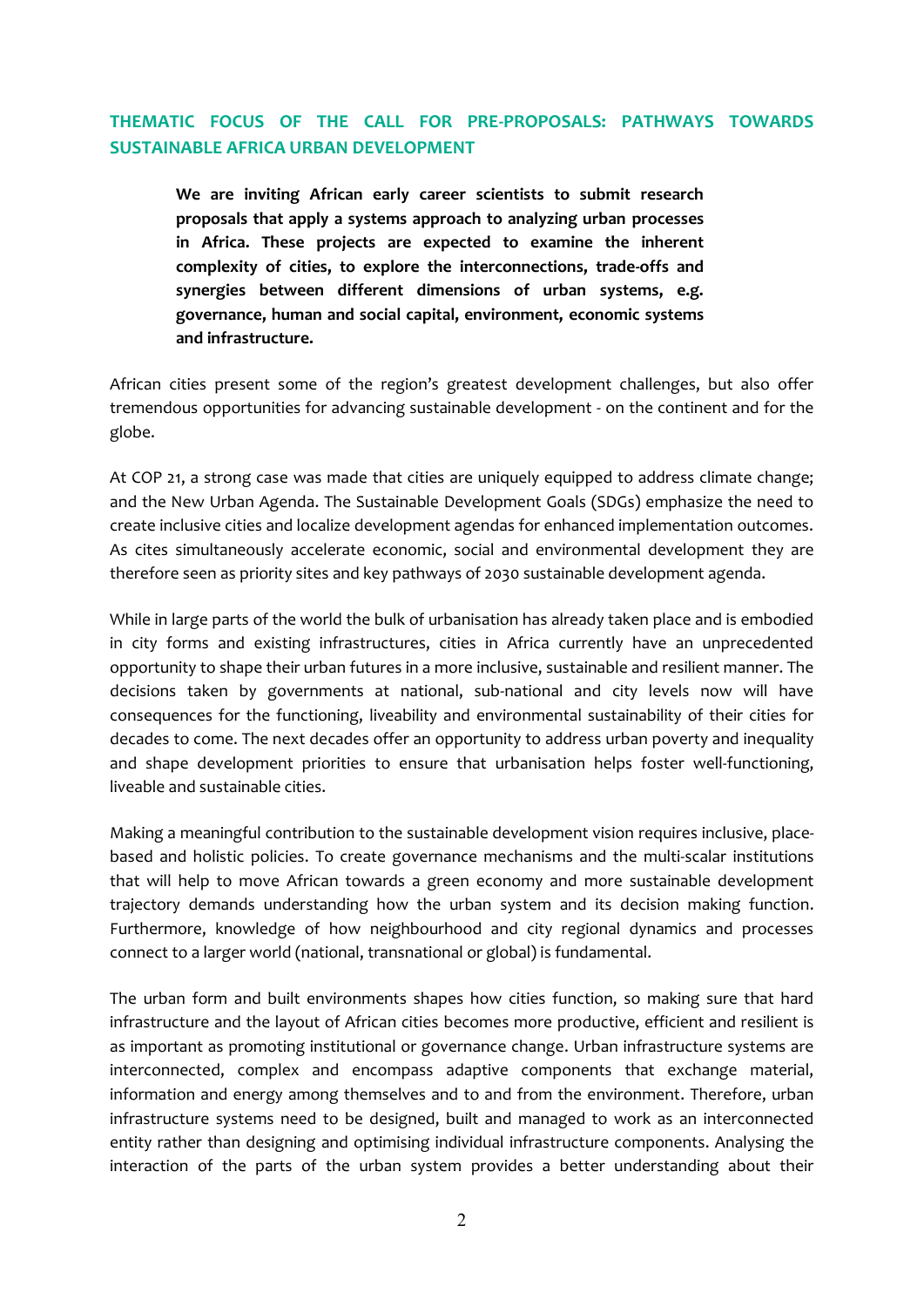dynamics and enables system-level optimisation. This also allows avoiding the unintended consequences of compartmental optimisation<sup>1</sup>.

To stimulate the generation of integrated knowledge on sustainable urban development, LIRA 2030 Africa will support up to 11 collaborative research projects across Africa. We are particularly interested in research projects that are alert to multiple dimensions of complexity and scale.

Proposals might (please note that these are just examples):

- Explore integrated approaches of managing resources and material flows within cities, for instance through approaches like urban metabolism, infrastructure ecology, infrastructural symbiosis, the system dynamics, etc.;
- Explore how ecosystems can support sustainable human and natural processes in cities and how to maximize ecosystems abilities to do so;
- Synergize engineered and ecological systems within cities to enhance the ecological services and increase the resilience of the urban infrastructure systems;
- Explore approaches of integrating risk management in urban development;
- Analyse the relationships between infrastructure provision, inequality and resilience;
- Examine how cities can stimulate shifting to a green growth and greener methods of production;
- Improve availability, the coverage, quality, resolution and reliability of urban data, especially data on informal settlements;
- Examine how integrated city-level data can improve urban management, planning, and governance and increase the efficiency of urban systems;
- Analyse how the built environment, urban management, and urban identity interface with the experiences of, or responses to poverty;
- Examine how decentralization of urban infrastructure system can improve access to services (water supply and sanitation, waste management, energy supply, etc) and increase resilience.

We are looking for collaborative projects that:

1

- Are in line with the thematic focus of the call;
- foster collaboration between early career scientists in Africa across scientific disciplines (**research teams should be inter-disciplinary in that they should involve at least one social and one natural scientist in a formative role in the project**);
- bring together key stakeholders (e.g. local authorities, policy makers, built environment professionals, the private sector, civil society and citizens) in research co-design and coproduction. Research questions should be co-designed with key stakeholders at the earliest stages of research process. Each pre-proposal should explain and illustrate the steps toward co-design with key stakeholders to date and indicate the further steps toward research co-design and co-production. See [this article,](https://www.icsu.org/cms/2018/03/LANG-ET-AL-2012-Transdisciplinary-research-in-sustainability-science.pdf) for further details about trans-disciplinary research.
- foster research collaboration across Africa (each project should involve  $2^2$  African countries). This call is not limited to, but strongly encourages applications led by early

 $^1$  Arka Pandit et all, 2017, Infrastructure ecology : an evolving paradigm for sustainable urban development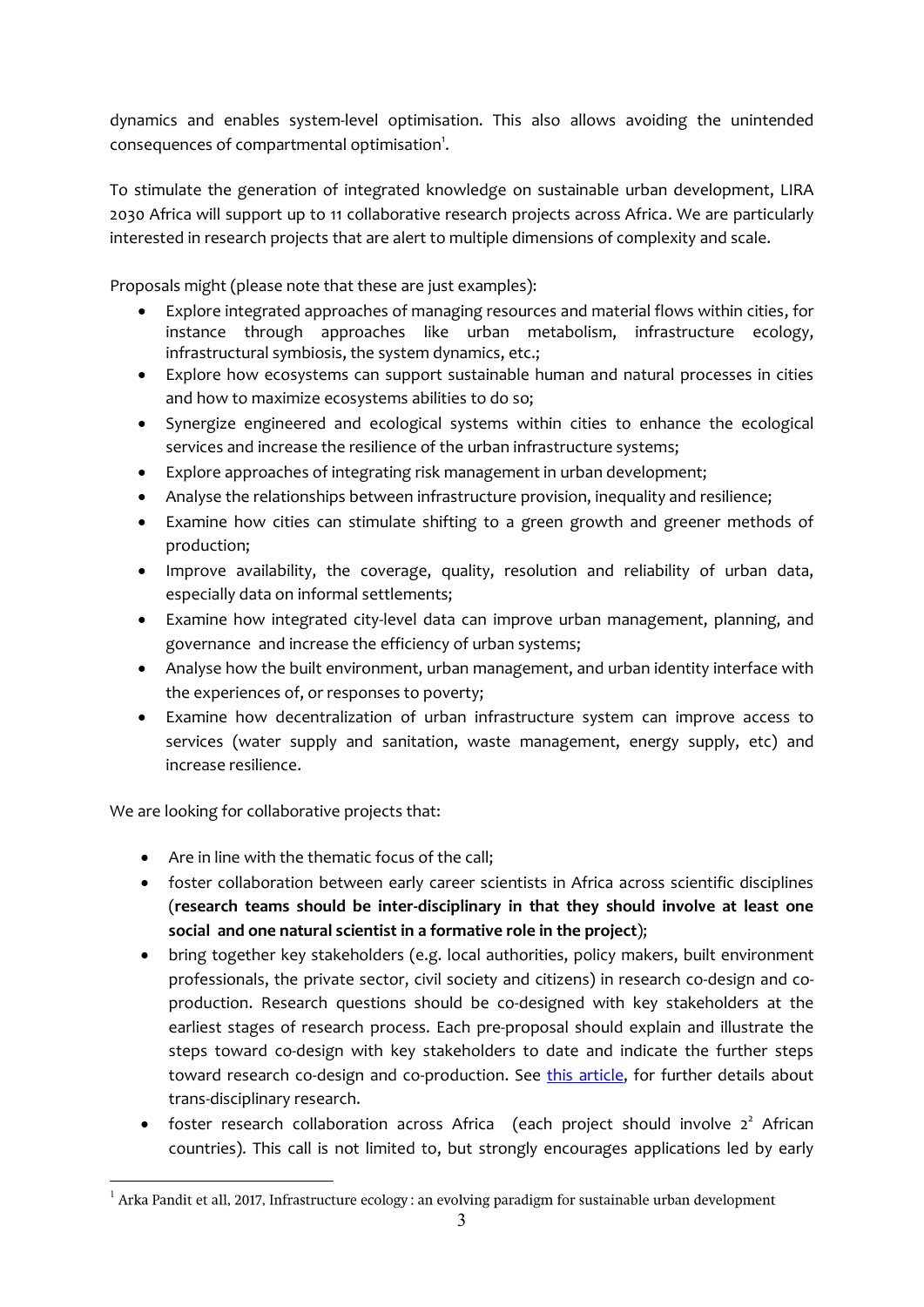career scientists from West and North Africa. Ideally at least one member of the research team should be based in a low income country ([based on OECD ODA's ranking](http://www.oecd.org/dac/stats/documentupload/DAC%20List%20of%20ODA%20Recipients%202014%20final.pdf)) or the inclusion of collaborators from the poorest parts of middle income nations should be demonstrated.

In exceptional cases, applications from current LIRA projects will also be considered for a seed funding. These applications should focus on activities that consolidate impact of their research (e.g. research uptake and upscale, publishing in peer-reviewed journals, etc.)

### **TWO-PHASE APPLICATION PROCESS**

The LIRA 2030 Africa programme has a two-phase application process. The first phase is a call for pre-proposals which aims to identify early career researchers in Africa interested to undertake integrated (inter- and trans-disciplinary) research on advancing sustainable urban development the in Africa. Principal Investigators of successful pre-proposals will be invited to attend a **5-day training event on integrated research** which will take place on 3-7 September 2018 (place tbc). This training aims to strengthen scientific capacity to undertake this form of research, to enable researchers to build meaningful inter- and trans-disciplinary projects, to support the development of full proposals and to strengthen science communication skills. The programme will cover associated travel and subsistence costs.

In the second phase, which will be launched following the training (in September 2018), the programme will offer up to **eleven grants, each up to 90000 Euro over 2 years,** for integrated research projects. Only participants of the training event will be eligible to apply for these grants. They will be given about two and half months to develop full proposals and submit them by **20 November 2017**.

**! As soon as applicants are aware that their pre- proposals have been selected, they are encouraged to start the development of full proposals (see a [template for full proposals\)](https://www.icsu.org/cms/2018/03/Full-proposal-application-form.docx). Full proposals can be further developed following the training event.**

**Please note that this document relates to the first phase only. Further details about the process for applying for funding in the second phase will be made available in September 2018.**

Successful projects will be announced in February 2019. The research projects funded by the programme will become part of the LIRA 2030 Africa network and will be connected with global research projects of Future Earth, Integrated Research on Disaster Risk, and Urban Health and Well-being.

### **KEY DATES**

 $\overline{a}$ 

Issue of the call for pre-proposals 1 March 2018 Submission deadline for pre-proposal 14 May 2018 (18:00 CET) Selection decision of pre-proposals End of June 2018

 $2$  involvement of more countries maybe too difficult for this type of research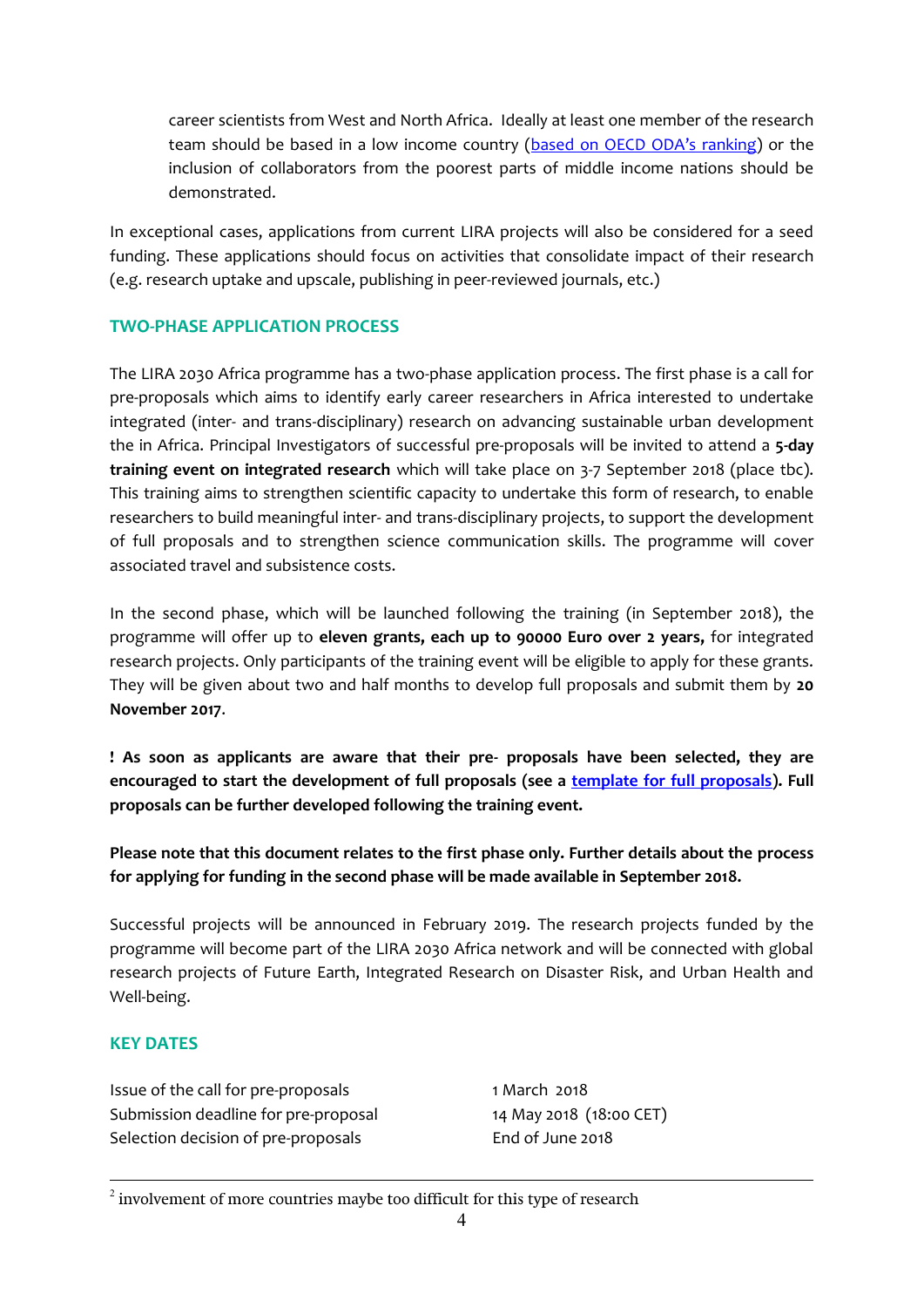Training on integrated research 3-7 September 2018 (place tbc) Submission deadline for full proposals 23 November 2018 (18:00 CET) Funding decision **Funding decision February 2019** 

#### **ELIGIBILITY**

- This call is open only to early career scientists who are nationals of an African country, and who are based at organisations in Africa. Applications led by early career scientists from West and North Africa are strongly encouraged.
- Applicants should have no more than 10 years work experience following their PhDs or equivalent research experience. If an applicant does not have a PhD, evidence proving research experience should be provided.
- The programme aims to foster research collaboration across Africa, therefore each project should involve 2 African countries. Ideally at least one member of the research team should be based in a low income country ([based on OECD ODA's ranking](http://www.oecd.org/dac/stats/documentupload/DAC%20List%20of%20ODA%20Recipients%202014%20final.pdf)) or the inclusion of collaborators from the poorest parts of middle income nations should be demonstrated.
- Each application should demonstrate its relevance to the thematic focus of the call.
- $\overline{a}$  Each research team should include minimum one social and one natural scientists
- Pre-proposals should illustrate steps that were taken to co-design research questions with key stakeholders. Plans of engaging these stakeholders in knowledge co-production should also be outlined.
- Each application should include information about the Principal Investigator and should indicate the name of the collaborator(s) and attach a letter confirming his/her interest in research collaboration.
- The institution under which the project will take place should be based in an African country. This institution should provide a letter of support for the project, if it's successful. A senior scientist from this institution who will supervise the applicant should also provide a letter of support. Applications which do not include such letters will not be considered.
- All projects must include a university partner.
- Applications can be written in English or French. However, if the project is successful, all progress reporting will need to be done in English. However, it is not necessary that the research be conducted in English or published only in English.
- Applications which exceed the character limits (see below) will not be considered.

### **APPLICATION FORM FOR PRE-PROPOSALS**

- Name and institutional affiliation of lead applicant and co-applicants.
- Proposed title of project
- A clear summary of project's relevance to the call (up to 1500 characters including spaces)
- Research questions your project will investigate (up to 1500 characters including spaces)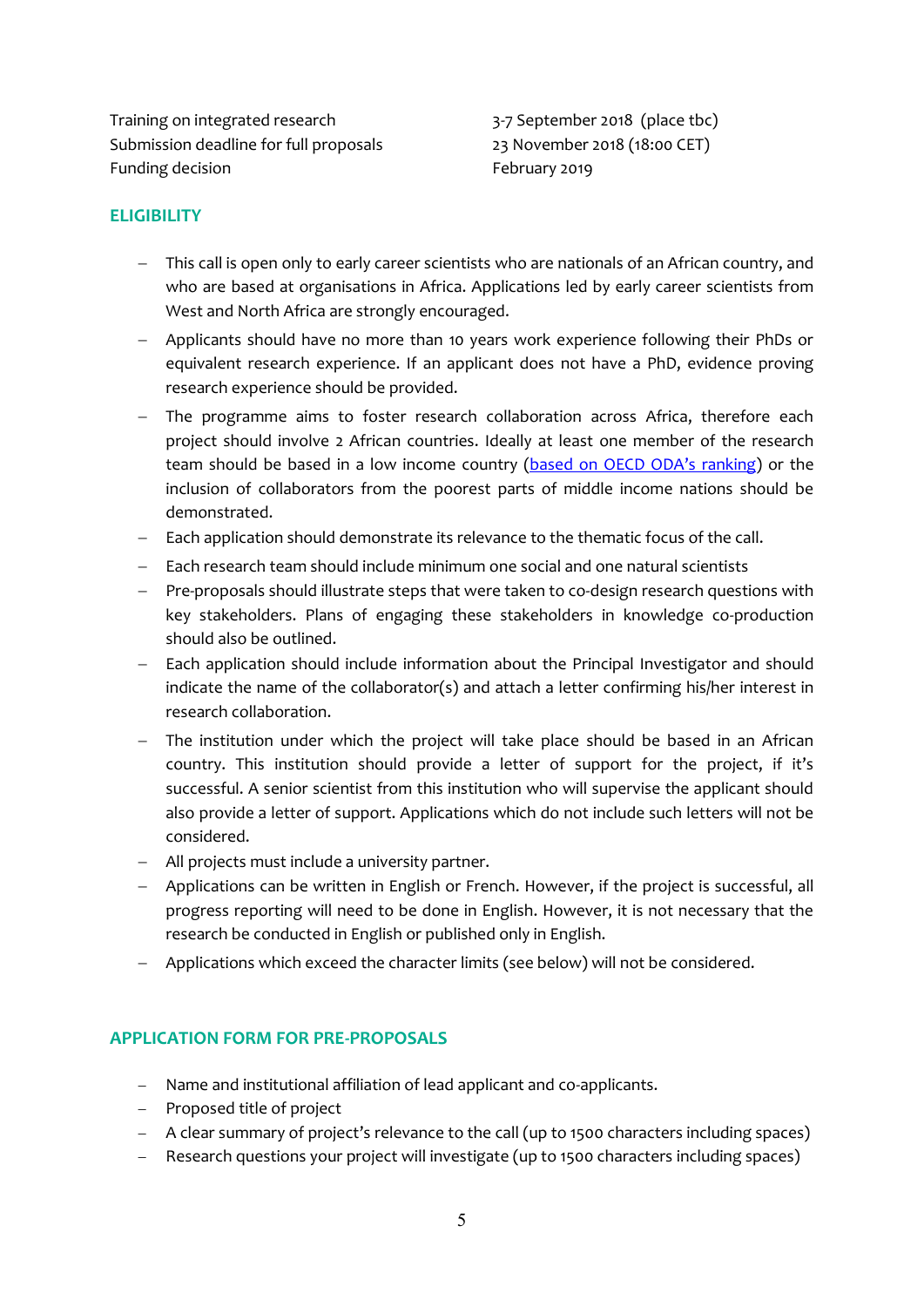- A description of the integrated nature of the project, including the different academic disciplines and non-academic partners (e.g. local government and municipality representatives, policy makers, urban planners, health service providers, engineers, the private sector, and civil society organisations. Be specific and avoid using generic terms) who will be engaged in research co-design and co-production, and how (up to 1500 characters including spaces).
- Intended outcomes (max 2000 characters including spaces).
- Indication of research relevance to poverty reduction, and gender equity (max 1000 characters including spaces).
- Characteristics of the proposed team: short CVs of the Principle Investigator and members of the research team (each CV should be max 2 pages) should be attached (in PDF format). Diversity of the project team in terms of disciplines, countries involved, and experience, etc. should be indicated.

Submission of pre-proposals and relevant documents may only be made using the online form available at **<http://bit.ly/2GWhl6N>**

#### **ASSESSMENT PROCESS OF PRE-PROPOSALS**

All pre-proposals will undergo a three-stage assessment process:

- 1. Eligibility check of all applications by the programme's management team (see below) and exclusion of applications that do not meet the eligibility criteria
- 2. Scientific review of eligible pre-proposals
- 3. Final selection of pre-proposals by the LIRA Scientific Advisory Committee (see below)

### **ASSESSMENT CRITERIA FOR PRE-PROPOSALS**

- Relevance to the call
- The project's scientific merit: originality, innovativeness, the potential of advancing understanding of the subject concerned, potential to produce high-quality scientific publications
- Potential research impact in addressing urban development challenges;
- $-$  Inter-disciplinary skills mix of projects teams
- Research collaboration at the regional level
- Adequacy of engagement approach with non-academic stakeholder groups
- Approach to integrating gender equity dimension in research content and/or research practice

#### **PROGRAMME GOVERNACE and MANAGEMENT**

#### **Programme Advisory Committee**

The LIRA 2030 Africa programme is guided and overseen by an inter- and trans-disciplinary [programme advisory committee.](http://www.icsu.org/what-we-do/projects-activities/leading-integrated-research-for-agenda-2030-in-africa/?icsudocid=governance-and-management) In addition to its responsibilities for advising on strategy development and resource mobilisation and for overseeing programme management, the advisory committee makes final decisions on the selection of pre-proposals and full proposals and